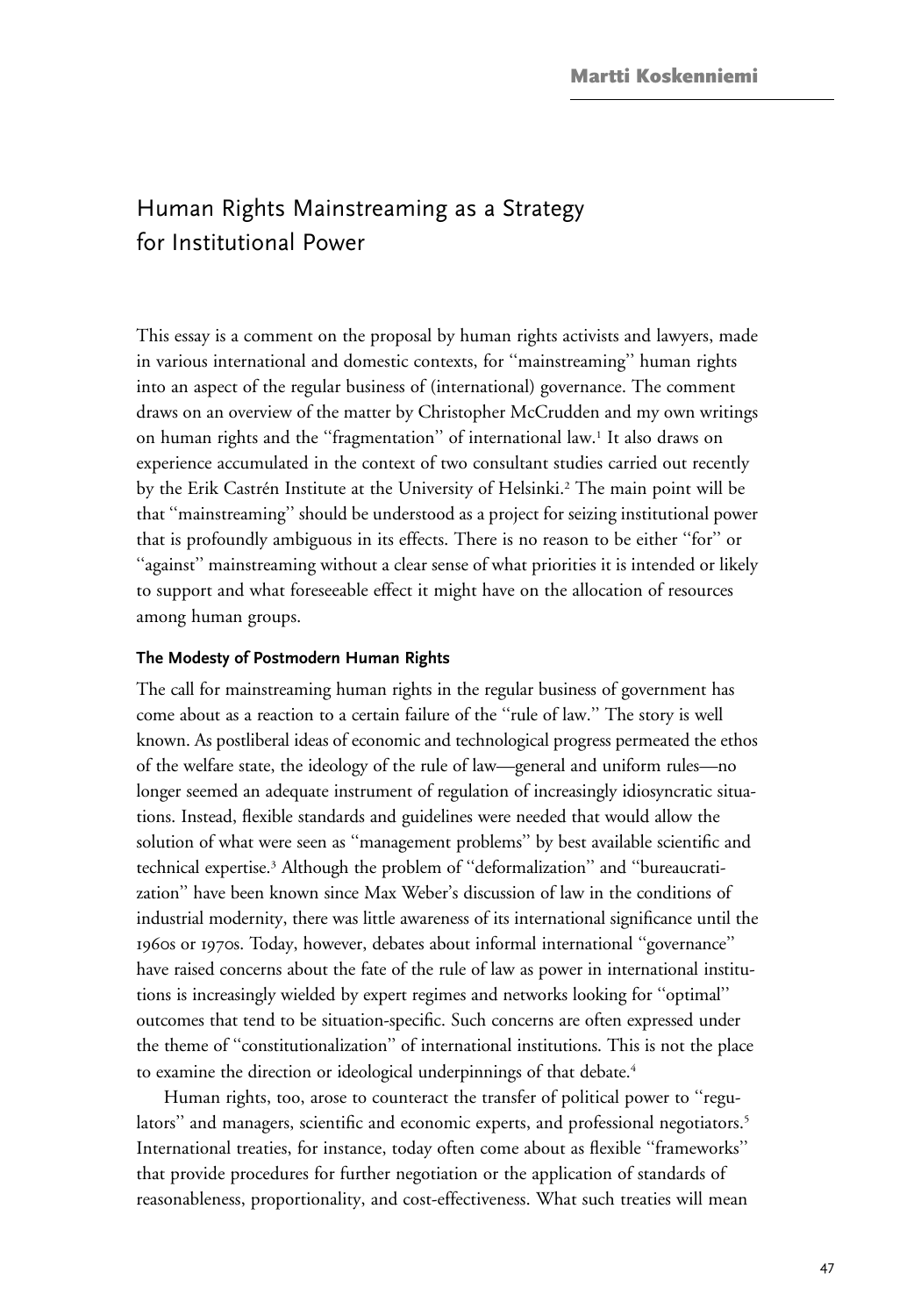in practice—when it counts—will be decided by the relevant treaty-institution, often a technical or economic expert body, by reference to calculations about the just "balance" or recourse to "best" practice and with the view to an "optimal" outcome. But the consequent need to take account of ''all the relevant factors'' will inevitably fail to articulate stable commitments or expectations.<sup>6</sup> This will affect all the groups targeted by a particular form of governance, but it will be especially significant for the most vulnerable groups, those whose interests are not well (if at all) represented in the expert bodies to whose discretion the law refers. This will trigger novel claims for absolute, nonnegotiable rules to limit bureaucratic discretion.

The emergence of human rights law (as well as the recent ''fight against impunity'') gives expression to the search for absolutes in a world whose complexity has created the danger of unfettered relativism and bureaucratic abuse. The language of ''rights'' contrasts with that of ''management'' and suggests that there must be some limit to the weighing of costs and benefits—that some requirements are so selfevidently ''good'' (or some forms of behavior so intrinsically ''evil'') that they should leave no room to instrumental calculations.<sup>7</sup> Through a language of rights one is able to say, for example, that ''indigenous groups should not be forced to leave their homes only because it might be socially useful to set up an industrial area where they live. They have ''a *right* to stay there,'' or ''the police may not torture crime suspects however efficient that might be in view of the objectives of criminal policy. Torture is just plain wrong.''8 Even if it is true that in normal situations, public officials may use discretion when they seek for the most ''equitable'' or ''cost-effective'' solution, this must be limited by rules that express particularly important values.<sup>9</sup> This is what it means to claim that the ''natural place [of rights] must be outside politics, yet constraining politics.''10

As soon as rights are conceived in this way, they begin to seem extremely valuable. To dress a claim (for resources, for example, or for inviolability, immunity, concern, and so on) in the form of a ''right'' is to put it in the strongest available terms, even as an administrative veto. It would thus seem very important to know what rights there actually are. But how does one go about determining this? The old rhetoric of ''natural rights'' suggests that a list of such rights does exist somewhere but provides no access to it that would be independent from taking a stand on issues of political philosophy that have been disputed in the West for the better part of the past two thousand years.11 It is hard not to dismiss natural law as premodern myth. Moreover, natural rights have frankly undemocratic implications, suggesting as they do that human communities are bound by values that precede them. It depends on political theology.12

In the practice of the secular West, however, the determination of what rights there are has been part and parcel of the regular political process in the course of which the beneficiaries of *any* policy (labor policy, welfare policy, criminal policy, environmental policy, and so on) have seemed capable of dressing the benefits they are seeking in terms of their "rights." Hence the bewildering proliferation of rights that has made some rights advocates despair as it has threatened the special dignity and power of rights language.<sup>13</sup> At the same time, absence of a litmus test to distinguish between ''genuine'' rights and those that reflected just the (egoistic) interests of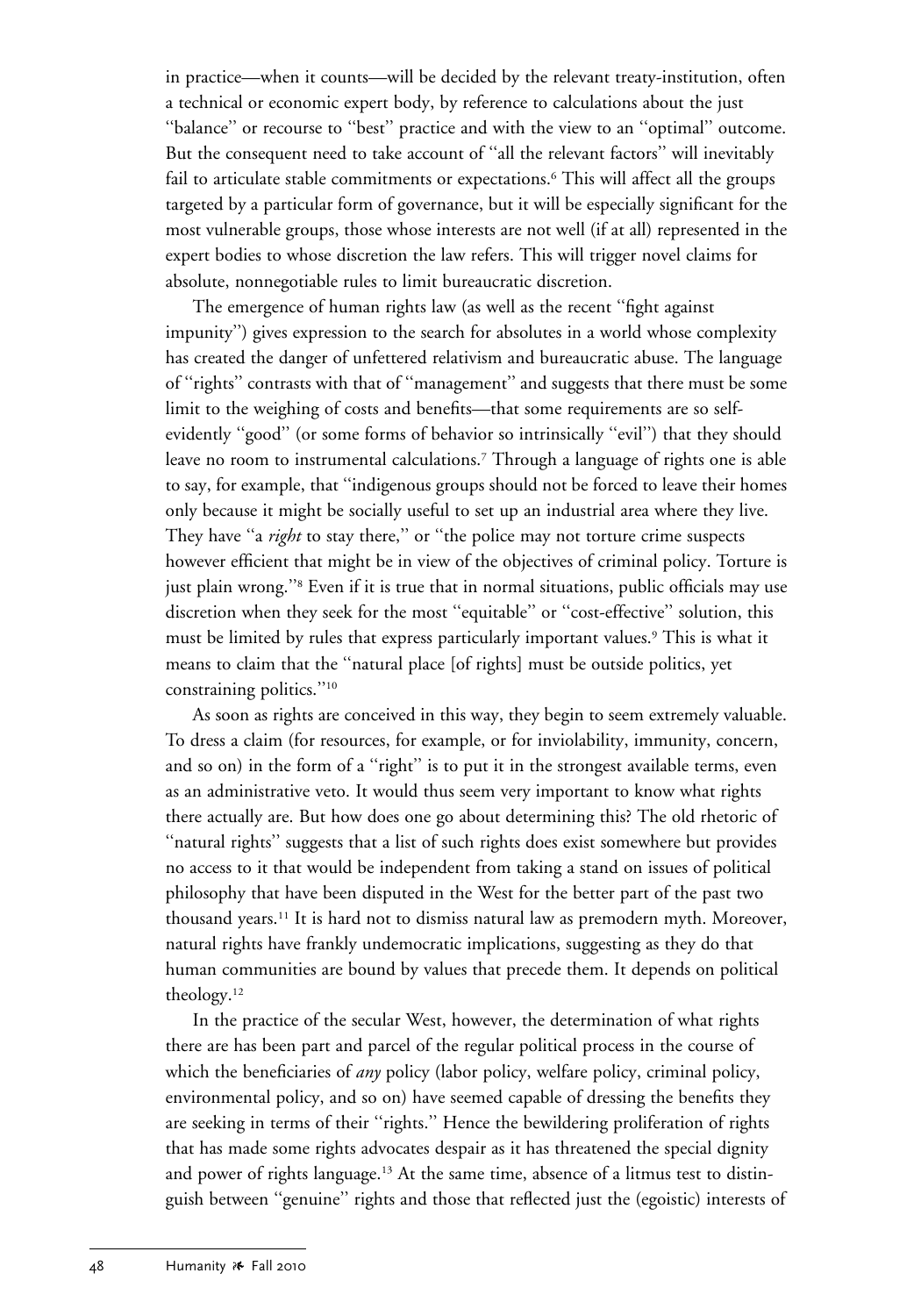the claimants has led to social conflict being increasingly represented as a conflict of rights.14 To resolve them, legislatures, administrative bodies, and courts have developed complex balancing practices and rights-exceptions schemes that defer to general considerations of administrative policy, public interest, economic efficiency, and so on—precisely the kind of criteria that rights were once introduced to limit.15 From providing limits to administrative and bureaucratic discretion, rights became dependent on it.

At this point, the push for mainstreaming has emerged as a modest strategy no longer seeking to trump power. "Okay," it suggests, "it may be true that a human rights are only a consideration among others. But at least administrators should pay attention to them in their decision-making.'' Or, as McCrudden describes the British Race Relations (Amendment) Act 2000, which inspired the his report, any administrative body should, ''in carrying out its functions, have due regard to the need to [take rights into account]."<sup>16</sup> This was of course a much more modest strategy than the original claim to endow rights with a ''trumping'' power. Indeed, perhaps human rights were simply a policy among others (though of course, a particularly important policy) and the real (or reasonable, or realistic) objective was to ensure that due concern was given to them when important decisions were being made.

## **The Emptiness of Mainstreaming**

But what would it mean to ''have due regard to human rights''? In order for even the modest policy to work, we should be reasonably able to identify ''human rights concerns'' in contrast to other kinds of concerns. But this may not at all be possible. Because there are no authoritative lists of prelegislative rights, political actors are always able to dress their claims in rights language. And as every significant rights claim involves the imposition of a burden on some other person, the latter may likewise invoke their preference to be free from such burden in rights terms. Should protesters against genetically manipulated foodstuffs enter the localities in which they are being sold? The protesters invoke their right of freedom of speech—the owners of the locality, their right of ownership. However much a communal policy might be penetrated by a rights ethos, the city officials would receive no significant guidance from it. ''Rights,'' after all, support both sides. They might decide in accordance with their preferences, of course. But was not that precisely what recourse to ''rights'' was intended to prevent?

One might assume health policy a good target for human rights concerns. But what would this mean? Think, for example, of the decision by the South African Constitutional Court in 2002 according to which South Africa must either require pharmaceutical companies to sell products at determined prices or issue licences for domestic production. Both sides argued on the basis of rights, namely, the ''right of pregnant women and their new-born children,'' on the one side, and the rights of the persons who benefit from the medicines produced through the research activities financed by present drug prices, on the other. We may have sympathy toward the court's final decision. This would not display our commitment to ''rights,'' however, for "rights" support both sides. Instead it merely exhibits our preference for "mothers" instead of ''drug-users'' in general. As is well-known, the conflict led eventually to a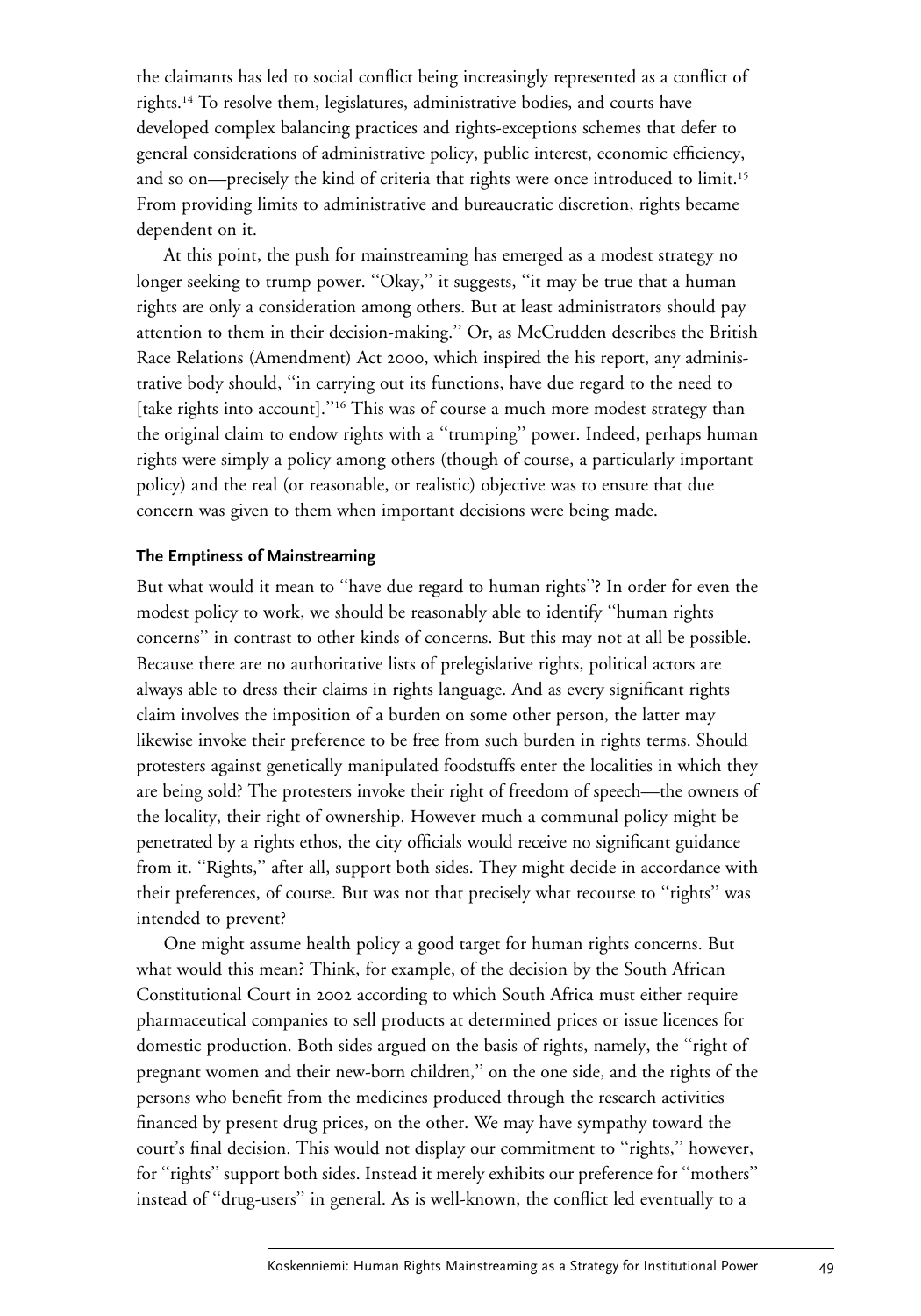negotiated settlement within the Cancun TRIPS Council in August 2003, demonstrating how each right was thoroughly negotiable, and negotiated in a thoroughly political process.17

Perhaps more familiar is the conflict over freedom rights and security rights that is played out before the whole world under the banner of ''fight against terrorism.'' The problem here is the same as above. In the case concerning the ten-month detention of an Iraqi-British dual citizen, the British court faced with the claim that the detention had been made in violation of the person's human rights responded in the following way:

The Security Council, charged as it is with primary responsibility for maintaining international peace and security, has itself determined that a multinational force is required. Its objective is to restore such security as will provide effective protection for human rights for those within Iraq. Those who choose to assist the Security Council in that purpose are authorised to take those steps, which include detention, necessary for its achievement.<sup>18</sup>

Even here both sides argue on the basis of rights. Mainstreaming would not advance the assessment of such a situation one bit—that is, it would not do so without a specific political commitment on the decision-maker's part to prefer one type of rights claim to another. At this point, however, ''human rights'' have completely lost their specificity. If incommunicado detention can be a human rights measure, anything can. Everything will depend on the decision-maker. Which verbal strategy seems useful to justify one's decision?

The conflict between freedom rights and security rights is only one incident in the larger and pervasive set of problems about reconciling individual with collective interests. One example, almost at random, comes from the case law of the European Court of Human Rights, the 1999 case *Chassagnou and Others v. France.* The applicants were small French farm-owners whose lands had been included by communal decrees within the territory of local hunting associations. The farmers opposed hunting on their lands and appealed to Strasbourg for a declaration that the decree authorizing hunting was an interference in their right of property. The court said: ''An interference must achieve a 'fair balance' between the demands of the general interest of the community and the requirements of the protection of fundamental rights. . . . There must be a reasonable relationship of proportionality between the means employed and the aim pursued.''19 Here the permissibility of interference in the ''fundamental rights'' of certain French landowners was conditioned by what the court itself understood as a ''fair balance'' between the rights and ''the demands of the general interest of the community.''20 It is unlikely that the French municipal body had exercised a policy of mainstreaming. But even if it had done so, it would have received no assistance from that policy because—according to the European Court on Human Rights—such policies anyway defer to general interests.

That rights are both unlimited and (thus inevitably) conflictual renders the call for administrative bodies to ''take rights into account'' empty. If every policy consideration an administrative organ needs to take into account may be framed as a human rights consideration, and if—as human rights organs repeatedly stress—this will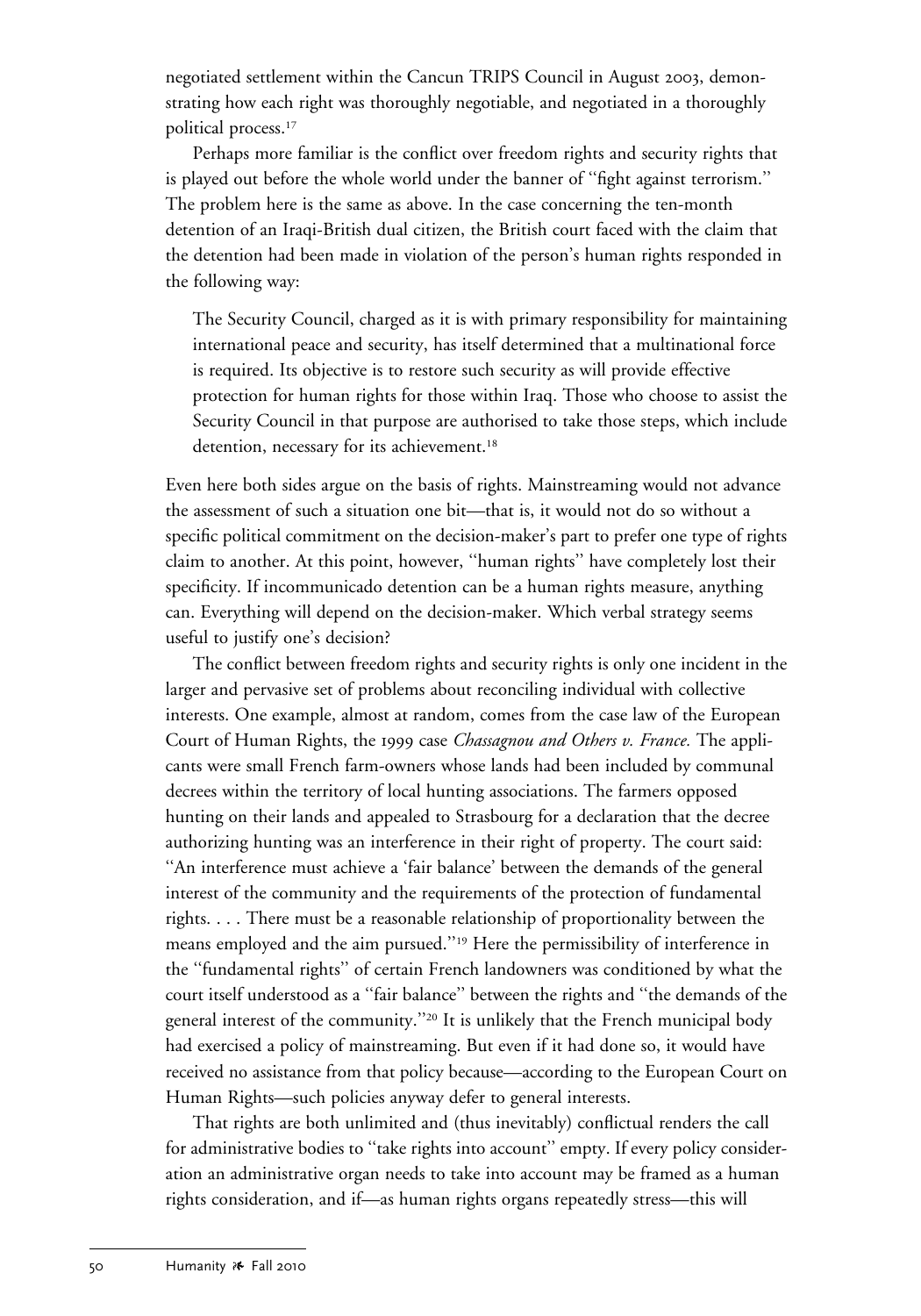require ''striking a balance,'' then mainstreaming calls upon administrative bodies to do what they would in any case be committed to doing. For ''balancing'' itself cannot be framed in terms of rights application because its very point is to determine the applicability (and thus the limit) of particular rights in particular circumstances. Or in other words, rights conflicts cannot be resolved by reference to ''rights''—only by reference to some policy that enables the determination of the relative power of the conflicting rights. But in such case, mainstreaming has no special meaning whatsoever. It merely calls for reasonable and intelligent adjustment of the conflicting considerations—something that the administrative body was surely expected to do anyway.

## **Mainstreaming as a Project of Seizing Institutional Power**

But if human rights mainstreaming cannot be conceived in terms of advancing some determinate preferences in the bureaucratic governance of modern societies, it does have cultural and institutional effects. It does empower some groups at the cost of other groups. This is brought out in McCrudden's turn to the relationships between what he calls ''epistemic communities'' and to the way in which mainstreaming ''requires considerable cultural change in public bodies.''21 Instead of thinking about mainstreaming as the advancement of *particular* objectives, this invites us to think of it as a strategy for empowering particular types of expertise, systems of knowledge and value, institutional preference and bias. McCrudden puts this in sociological terms as an effort ''to ensure that a human rights culture is inculcated in British public authorities.''22 For if we are unable to identify ''rights'' by analysis of substantive claims, we may be able turn our attention to the cultural preferences of particular groups groups such as ''football fans,'' ''investment bankers,'' or ''left liberals''—and choose from those the one we think most likely to share our preferences. No doubt, the group identified as ''human rights experts'' might be a good candidate for this purpose.

From this perspective, mainstreaming would signify an effort to empower ''human rights experts'' in the relevant institution, for instance by directing administrators to be in regular contact with them.<sup>23</sup> How this could be done is discussed at some length in McCrudden's essay. There might be ''impact assessments,'' in which the human rights experts would be appointed to assess the outcomes of administrative policy or participatory systems that provide human rights experts a role in policymaking at different levels of governance. Or there might be commissions or task forces composed of human rights experts or ombudsmen with a supervisory role that other administrative agencies would need to consult regularly in their policymaking activity. These suggestions raise a series of interrelated questions.

One is whether the ''epistemic community'' of human rights experts can actually be identified with typical preferences. It seems to follow from what was said above that this can be done only with some difficulty. For we now know that *any* group may present itself as a human rights group by articulating its agenda as a human rights agenda. In practice, however, not every group does that. Being associated with human rights may in some contexts be counterproductive owing to the abstraction of such rights or their otherwise negative (left? Western?) connotation. If one is engaged in a negotiation about some aspect of the operation of a new industrial center owned by a transnational company, for example, then making one's claim under labor law may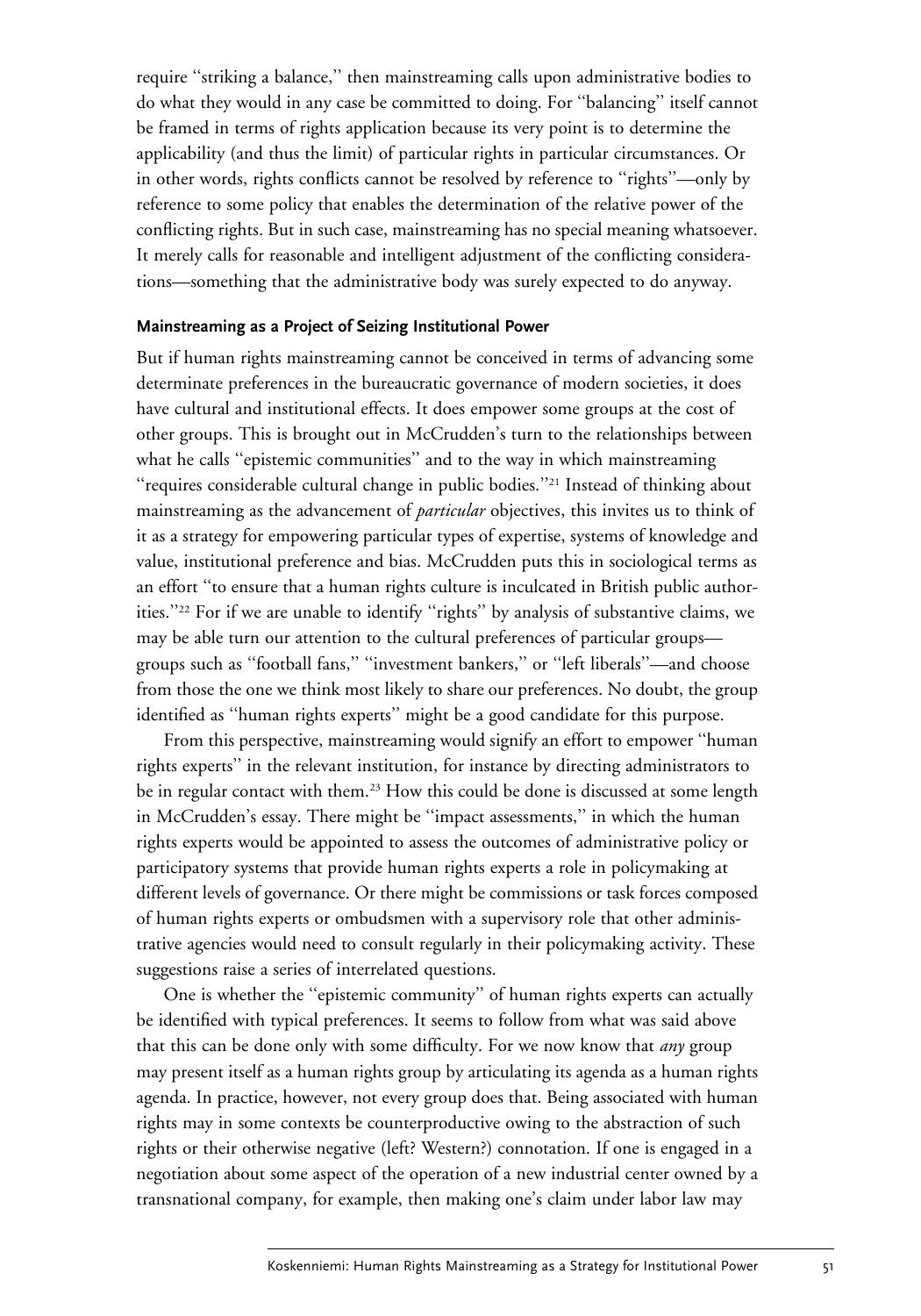be a better strategy than making the identical claim in human rights terms. This may be due to the better institutionalization of labor rights, their perceived hardness, or absence of serious controversy about them. On the other hand, a claim traditionally enshrined in some apparently technical area such as procedural law may be enhanced by a human rights association. In a recent article, Carol Harlow, former professor at the London School of Economics and a well-known expert in European Union and administrative law, suggested that ''in the present era of human rights supremacy, the best way to constitutionalize due process values or present them as 'universal' is in the guise of human rights."<sup>24</sup> This may not be difficult to recognize as a typical preference of human rights *lawyers* who regularly point to procedural principles such as ''due process,'' inclusion, accountability, and transparency, that are equally arguable in constitutional, administrative, and human rights terms.

Some of the ''typical'' preferences and biases of human rights experts together with their (predominantly negative) effects have been analyzed by David Kennedy. He suggests that conceptualizing political possibility in a human rights vocabulary may distort or limit the field of political possibility in various ways. For example, it may leave unarticulated concerns that are not easy to articulate in ''human rights'' terms; it may focus too intensively on governmental behavior, individual entitlements, participation, statehood, and the legal form. It may thus neglect problems of economic distribution or informal patterns of peer control. Human rights may also undermine political representation and the creation of collective utopias. They may highlight the position of lawyers and litigation at the cost of other types of knowledge and practice.<sup>25</sup>

These biases and the associated criticisms are especially relevant with regard to experts who are lawyers by professional training or otherwise oriented in a legalistic manner. But it is not clear that all human rights experts fall under such a label. Many may in fact prefer ''soft'' or alternative types of procedural or even antiprocedural mechanisms for dealing with rights problems, appeals to an informal sense of charity or compassion; and they may highlight informal citizen activity as the core of their human rights commitment. Such experts would be very sensitive to the kinds of problems Kennedy highlights. They might, for example, not believe that much could be gained by the kinds of procedural reforms Harlow and other lawyers might typically suggest.

Whether any actual human rights policy actually is problematic in the ways pointed out by Kennedy remains to be studied in each case separately. The point made here is only that although in some contexts (in the United Nations or the World Trade Organization, for example) it may be relatively easy to identify those competent to put themselves forward as ''human rights experts,'' the same may not be true in other instances, including those of national or local administrations, or indeed of private organizations or commercial operators. In debates on ''corporate social responsibility,'' for example, the appointed partners from the business community are regularly at loggerheads with experts of nongovernmental organizations. And yet, both speak human rights language—the former often highlighting the importance of a positive business environment for the safeguarding of rights relating to job security and welfare.26 It is not at all rare for human rights activists to disagree on the right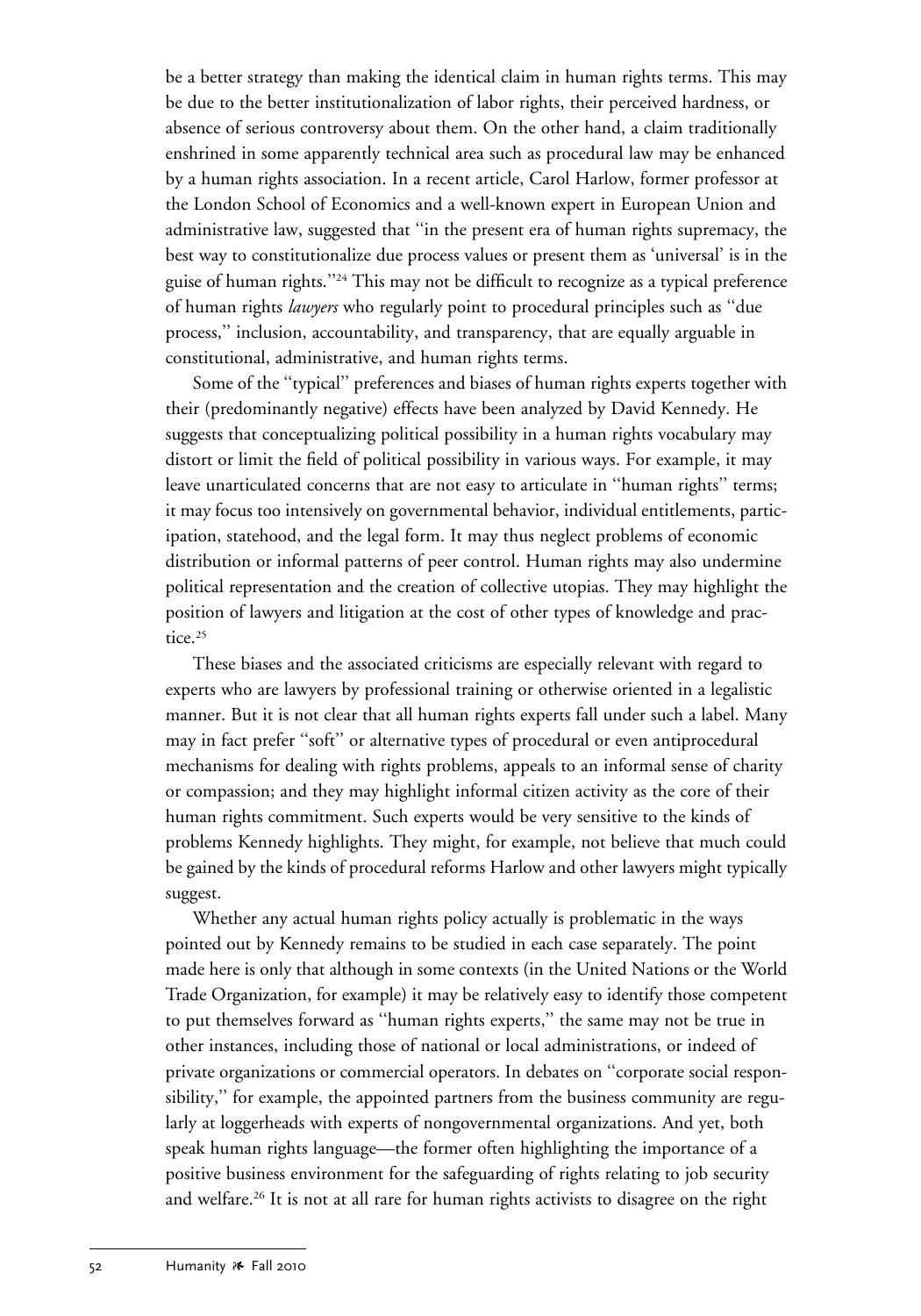policy. Like any significant group of political actors, human rights experts are often divided among themselves in such as way that even if we otherwise agreed that ''there shall be human rights mainstreaming,'' we would not necessarily know what this would mean in terms of which groups or which groups' values we ought to advance.

But there is another problem, namely, that even if we know which group we should include and what kinds of language we should learn, it still remains the case that (as Kennedy has also pointed out) this language is insufficiently precise to give much instruction as to what should be done. With the call to advancing, say, due process, transparency, and accountability, not to speak of standards of fairness, reasonableness, and balancing, anything may be attained. Does democracy further a stable environment where rights are routinely respected or undermine it? Experience goes both ways.<sup>27</sup> But the same may be true of more substantive standards. It has recently been argued, for example, that the merger of human rights into international humanitarian law ''rather than expanding human protection may serve to undermine it as well as to legitimize violations of the rights of people living under occupation."<sup>28</sup> Again, the question is about the real effects that inserting human rights language in an institutional context achieves. Does it support the kinds of objectives (and people) that its proponents want to support or not? This is a hard question to answer in a general way because a group's position may change: one day one is an occupier, the other day part of an occupied population. In South Africa, much of the struggle against apartheid was waged in human rights terms. As a consequence, strong provisions for protecting human rights were written into the country's constitution. Examined with twenty years' hindsight, one of the most important uses of those provisions has been in support of the property rights of white property-owners. Such problems are about the unforeseen (or foreseen?) consequences that human rights like any other directive languages may have when they are turned into institutional projects; and the banal lesson here is, only, that sometimes the best result—from a human rights perspective—is not to engage the human rights expert but instead a capable economist or engineer.

And then there is the question of indeterminacy. Even as most people would agree that the realization of any significant system of rights depends on the creation of ''security and welfare,'' they would be completely divided as to what is meant by such expressions. For some, ''security'' would mean the protection of ownership rights, the stability of a country's investment system, say, while for others, it should mean the maintenance of basic social welfare services or traditional patterns of religious hierarchy. That the ''welfare'' or ''security'' of one may be attainable only by encroaching on the ''welfare'' or ''security'' of another is a simply a truism. But it is one that fundamentally complicates the assessment of any policy in rights terms. *Whose* rights do we have in mind? As part of their human rights agenda, operations under European Security and Defense policy have inserted in their guidelines ''ensuring freedom of expression.'' But, as Tiina Pajuste asks rhetorically, does this mean in view of the positive action that operations should undertake? How far does the duty to inform the local population actually go?29 It is not that this could not be answered—but the considerations that go toward producing such an answer cannot be separated from the regular considerations of security of the operation, the needs of the local population,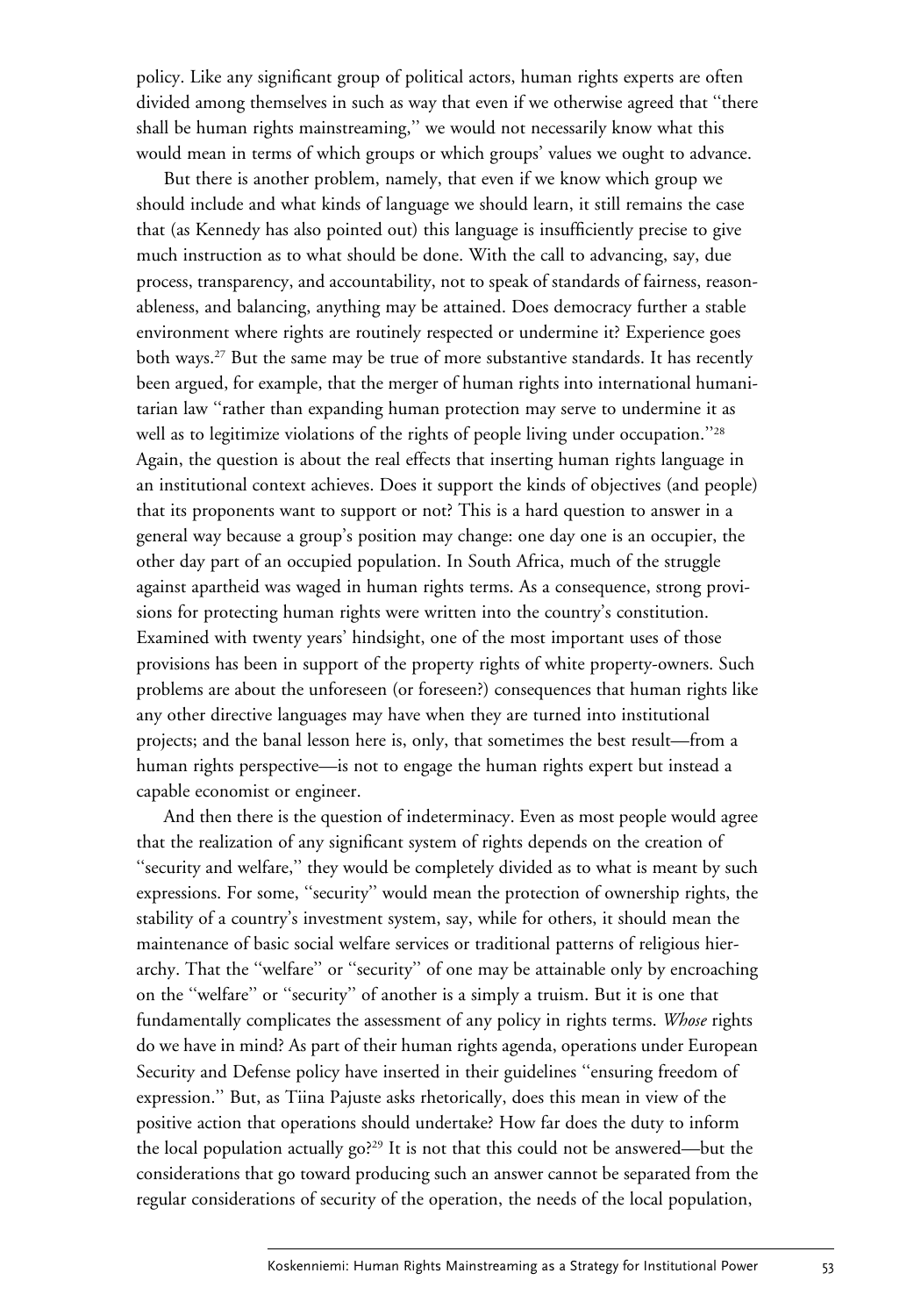the demands of the EU institutions, and so on—considerations that a professionally conducted operation should anyway take into account.

Eradication of poverty, too, is undoubtedly a widely agreed objective and a criterion to judge a regime. But how to attain this? Through restructuring under the World Bank or nationalizing key industries and regulating foreign trade in view of domestic concerns? Should one integrate in a global economy or refrain from integration and create industries for import substitution? These are precisely the kinds of problems that any serious development policy is bound to confront and in regard to which filtering it through a ''human rights based approach'' is likely to render little administrative direction. What is needed is the establishment of priorities, as Samuli Seppänen points out, and "under the human rights-based approach it is not easy to establish a priority of rights: human rights law does not recognize a rights hierarchy. . . . If the human rights-based approach does not resolve the issue, prioritization is carried out under other development policies.''30

A further series of questions concerns the stability of human rights preferences over time and especially the integration of other types of expertise into it. The more human rights experts participate in administrative management, the more they will encounter the difficulty of identifying special outcomes that would emerge from or accord with their self-description as ''human rights professionals.'' The emptiness of rights in view of the choices one needs to make in order to decide rights conflicts or, for example, to attribute resources between groups of rights claimants, will push human rights experts to participate in increasingly detailed and technical analyses of economic efficiency, security, administrative appropriateness, and social causality relating to the alternative patterns of distribution. But this means that the more human rights professionals carry out their activity in a professionally competent way, making arguments and taking positions that seem plausible also from the perspective of the other experts around the negotiating table, the more what they do will come to resemble the activity of those other experts—economic experts, security experts, administrative coordinators, and so on. In the end the question will emerge, whether there is (or *can be*) any distinct commitment to *human rights* that would not be a commitment to a particular theory of economic development, security, or administrative appropriateness. If the answer to the question is no, then what reason is there to think that the preferences or biases of the experts would not, in time, turn to resemble or be indistinguishable from the biases and preferences of economic experts, security experts, or the typical leanings of administrative routine? The paradox appears to be that a human rights preference may stay stable only as long as it does not take seriously the other kinds of preferences represented in the context of professional interaction. But this kind of closing off of the mind from other types of expertise is not likely to enhance the effectiveness or prestige of the human rights actor. It will continue to keep the human rights expert distant from the operative center of the institution where that expert is regarded as administratively autistic.

## **The Virtues of Utopia and Critique**

The preceding considerations, random and tentative as they are, suggest some skepticism about the virtues of human rights mainstreaming as a general, abstract project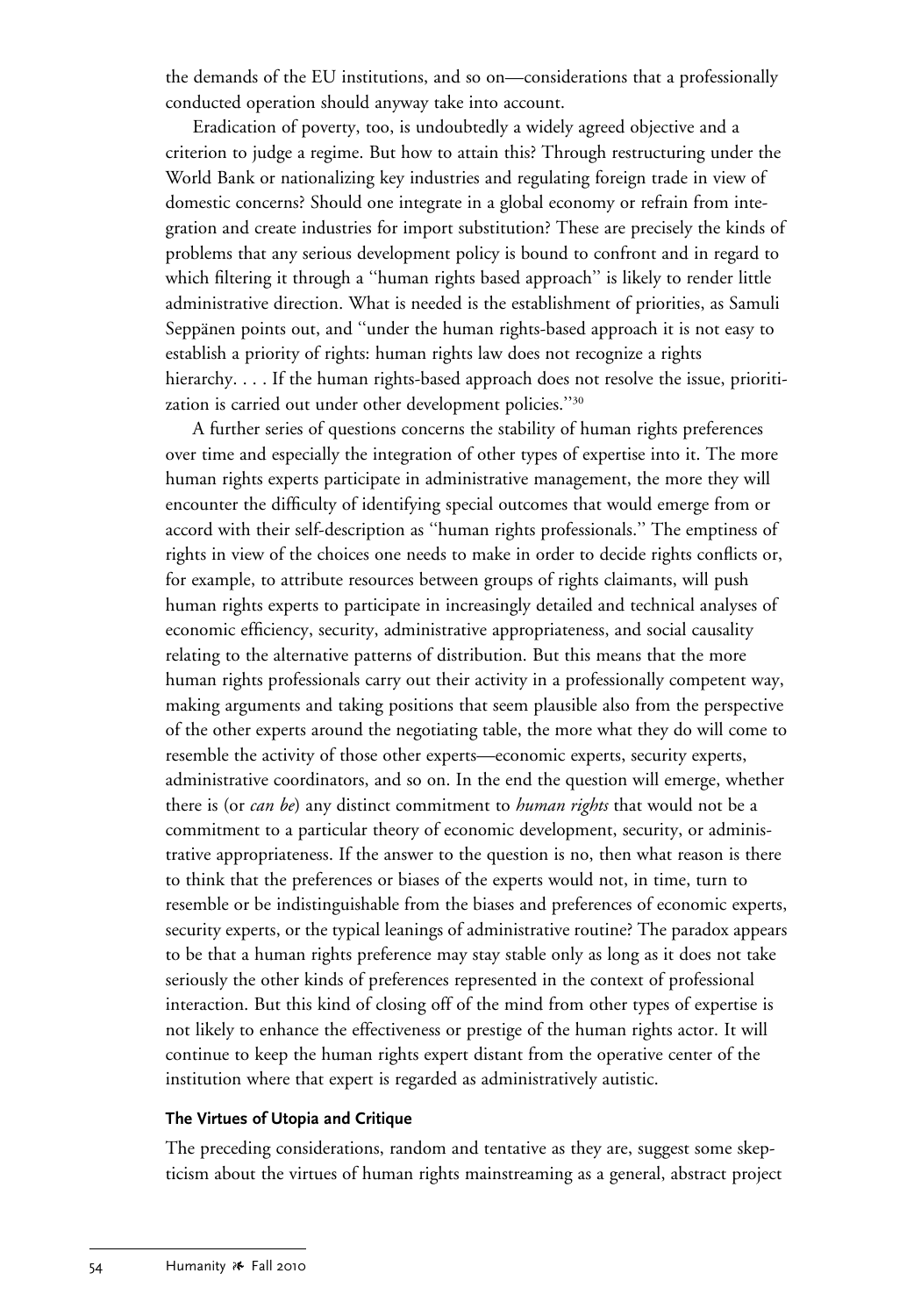of administrative empowerment. It comes with risks: to empower human rights preferences may be to end up supporting the *wrong* preferences. Because one is not an expert in, say, technology or economics, one may not have been able to grasp the real consequences of one's preferred policy. Instead, reliance on rights translates into dogmatic recourse to past institutional experience, ignoring the particularities of the situation where one is acting. This is rights as ideology. Down the road from highly commendable abstract preferences to their application in situations where resources are scarce, choices have to be made and the consequences of those choices are only barely visible, and human rights must become some other technical idiom that allows one to see what is practically significant and to choose between incompatible goods. Even when there is no doubt about the valuable nature of what it is one tries to achieve ("freedom," for example, or "security" or "privacy"), this usually suggests very little by way of the details of the reform on which, in the end, everything will depend. To the contrary, repeated use of unobjectionable but open-ended language at the cost of situation-specific analysis may raise the question of the professionalism or bona fides of the speaker. And yet the alternative seems to lie with the choice of another (technical) idiom altogether, together with its attendant bias and structure of authority. No doubt, there is a mid-way where human rights might exist as an awareness or a sensibility that does not become an epistemological obstacle to professionalism—perhaps in the way of Max Weber's ethics of responsibility: the ''slow, strong drilling through hard boards, with a combination of passion and a sense of judgment."<sup>31</sup> To get there, however, is not to travel outside politics, a place where rights pretend to exist. It is, as Weber of course wanted to say, to travel to the core of politics itself, beyond the repetitive certainties of any technical vocabulary, including the rights idiom.

There is much to be said in favor of human rights—including human rights experts—staying *outside regular administrative procedures*, as critics and watchdogs, flagging the interests of those who are not regularly represented. This would protect those experts from the need to make the kinds of mundane choices that administrators have to make on a routine basis and that always seem to call for a downsizing of one's preferences into pragmatic rules of thumb and ad hoc accommodations. Human rights arose from revolution, not from a call for mainstreaming. One cannot be a revolutionary and participate in the regular management of things without some cost to both of these projects. The more ''revolutionary'' one is, the more difficult it is to occupy those administrative positions in which the main lines of policy are being set. The more influential one is as an administrative or regulatory agent, the less ''revolutionary'' one's policies can be. There is nothing in this dilemma that is specific to rights. It concerns political action and strategy, requiring—as all politics does—a continuously critical and self-critical sensibility that moves between commitment to the idioms in which one has been trained and an ability to not let that commitment block one's view of the consequences of one's action, ''including consequences to [the actors'] inner being, to which they will fall helpless victims if they remain blind to them.''32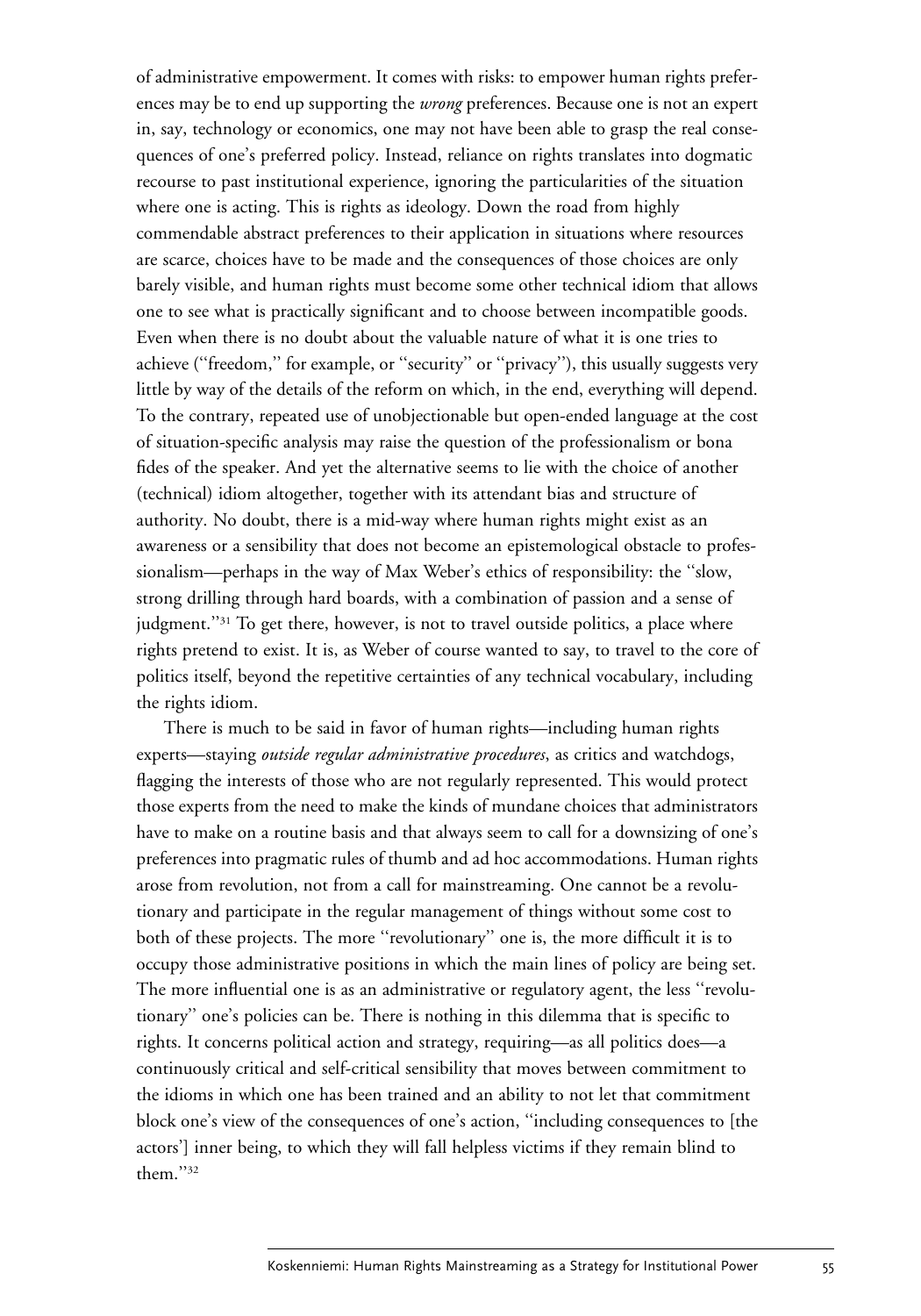#### **NOTES**

1. J. Christopher McCrudden, ''Mainstreaming and Human Rights,'' in *Human Rights in the Community: Rights as Agents for Change*, ed. Colin Harvey (Hart, 2005).

2. See Samuli Seppänen, *Possibilities and Challenges of the Human-Rights Based Approach to Development* (Helsinki, Erik Castre´n Institute, 2005), and Tiina Pajuste, *Mainstreaming Human* Rights in the Context of the European Security and Defence Policy (Helsinki: Erik Castrén Institute, 2008).

3. For the narrative about the demise of legal formalism in postliberal society, see, e.g., Roberto Mangabeira Unger, *Law in Modern Society: Toward a Criticism of Modern Society* (New York: Free Press, 1976), esp. 192–223.

4. On that debate, see, for example, Neil Walker, ''Taking Constitutionalism beyond the State,'' *Political Studies* 56, no. 3 (2008): 519–43; Rosie Cooney and Andrew T. F. Lang, ''Taking Uncertainty Seriously: Adaptive Governance and International Trade,'' *European Journal of International Law* 18, no. 3 (2007): 523–51; Monica Garcia-Salmones, ''Taking Uncertainty Seriously: Adaptive Governance and International Trade: A Reply to Rosie Cooney and Andrew Lang,'' *European Journal of International Law* 20, no. 1 (2009): 167–86; and the response by Cooney and Lang, ''Taking Uncertainty Seriously: Adaptive Governance and International Trade: A Rejoinder to Monica Garcia-Salmones,'' *European Journal of International Law* 20, no. 1 (2009): 187–92.

5. It is a paradox that the dangers of deformalization have been frequently discussed by scholars of the political left who have thus been drawn to support legal formality and the ideas of the rule of law against what they have often interpreted as the ''Weimar experience'' of the dissolution of law by an antiformal legal theory supporting a corporatist takeover of the state and, ultimately, fascism. The account by Roberto Unger in *Law and Modern Society* belongs to that tradition. For a general discussion, see William E. Scheuerman, *Between the Norm and the Exception: The Frankfurt School and the Rule of Law* (Cambridge: MIT Press, 1995), or Roger Cotterell, *Law's Community: Legal Theory in Sociological Perspective* (Oxford: Clarendon Press, 1995), esp. 160–77. The presumed linkage of legal antiformalism and fascism is also debated in the essays in Christopher Joerges and Navraj Ghaleigh, eds., *Darker Legacies of Law in Europe: The Shadow of National Socialism and Fascism over Europe and its Legal Traditions* (Oxford: Hart, 2003).

6. For one standard critique of deformalization and proceduralization of the law, see Jean-Marc Ferry, *De la civilisation* (Paris: Cerf, 2001), 129–41.

7. The latter question has emerged with great force in the debates about the permissibility of torture in the ''fight against terrorism.'' The stakes are well laid out in Jeremy Waldron, ''Torture and Positive Law: Jurisprudence for the White House,'' *Columbia Law Review* 105, no. 6 (2005): 1681–750.

8. Human rights emerged, in the familiar image of Anglo-American jurisprudence, as trump cards in the hands of rights-holders; their point was to override considerations of economic efficiency or administrative policy. For the classic exposition, see Ronald Dworkin, ''Rights as Trumps,'' in *Theories of Rights*, ed. Jeremy Waldron (New York: Oxford University Press, 1984), and Dworkin, *Taking Rights Seriously* (Cambridge, Mass.: Harvard University Press, 1977).

9. The effort to ''take rights seriously,'' writes one liberal reformer, ''is therefore anti-consequentialist in the sense that it regards the protection of rights as placing constraints on efforts to maximise the achievement of even the most worthy goals.'' Allen Buchanan, *Justice, Legitimacy, and Self-Determination: Moral Foundations of International Law* (New York: Oxford University Press, 2004), 75.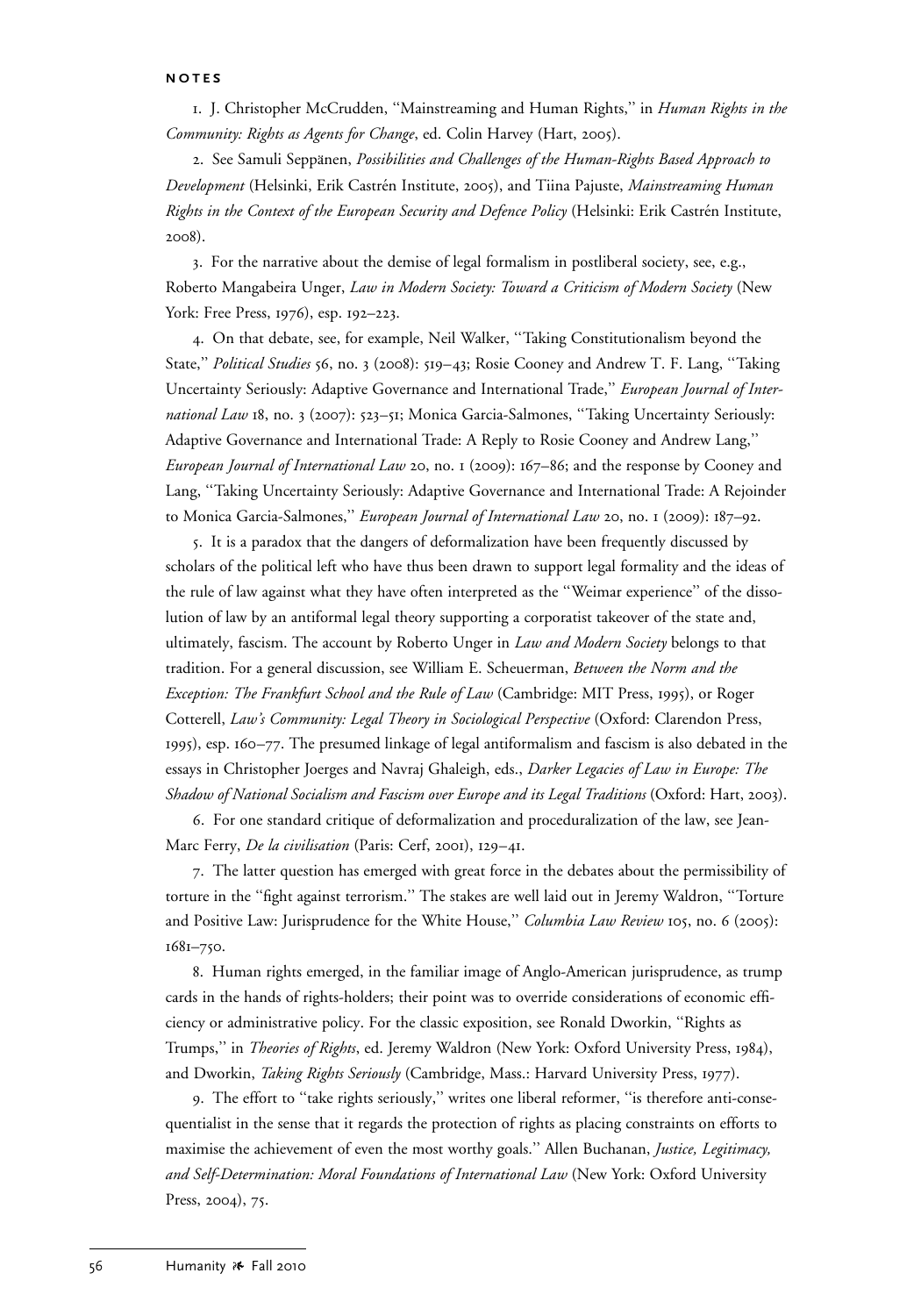10. Basak C¸ ali and Saladin Meckled-Garcia, ''Human Rights Legalized,'' in *The Legalization of Human Rights: Multidisciplinary Perspectives on Human Rights and Human Rights Law*, ed. Meckled-Garcia and Çali (New York: Routledge, 2006), 4.

11. For the origin of (subjective) rights language in early canon law, see Brian Tierney, *The Idea of Natural Rights: Studies on Natural Rights, Natural Law and Church Law, 1150–1625* (Grand Rapids, Mich.: Eerdmans, 1997), 97–103. For their use in sixteenth-century Scholasticism, see Annabel Brett, *Liberty, Right, and Nature: Individual Rights in Later Scholastic Thought* (Cambridge: Cambridge University Press, 1997).

12. As of course Carl Schmitt well knew. See Carl Schmitt, *Der Nomos der Erde im Völkerrecht des Jus Publicum Europaeum* (Berlin: Duncker & Humblot, 1950).

13. See Carl Wellman, *The Proliferation of Rights* (Boulder, Colo.: Westview, 1999).

14. For this, see my ''The Effect of Rights in Political Culture,'' in *The European Union and Human Rights*, ed. Philip Alston (New York: Oxford University Press, 1999), 99–116.

15. For all this, the best source still is Duncan Kennedy, *A Critique of Adjudication (Fin-de-Sie`cle)* (Cambridge, Mass.: Harvard University Press, 1997), esp. 97–130, 315–38.

16. McCrudden, ''Mainstreaming,'' 19.

17. The pharmaceutical companies have consistently—and probably not wrongly—argued that effective public health programs require strict protection of intellectual property to medicine. In this regard the TRIPS agreement contributes to the availability of medicines. See Haochen Sun, ''The Road to Doha and Beyond: Some Reflections on the TRIPS Agreement and Public Health,'' in *European Journal of International Law* 15, no. 1 (2004): 123–145.

18. *R. (Al-Jedda) v. Secretary of State for Defence*, Judgment of August 12, 2005, High Court of Justice (Queens Bench Division), para. 104.

19. *Chassagnou et al. v. France*, Judgment of April 29, 1999, European Court of Human Rights, para. 75.

20. Ibid.

21. McCrudden, ''Mainstreaming,'' 24–25.

22. Ibid., 10.

23. In her study on mainstreaming human rights in European Security and defense policy,

Pajuste observed that human rights experts clearly preferred integrating them as part of the operations to merely educating the regular administrators in human rights issues, and that this depended on a fear that the latter would apply those rights in a biased way. Pajuste, *Mainstreaming Human Rights,* 94n463.

24. Carol Harlow, ''Global Administrative Law: The Quest for Principles and Values,'' *European Journal of International Law* 17, no. 1 (2006): 206.

25. See especially David Kennedy, *The Dark Sides of Virtue: Reassessing International Humanitarianism* (Princeton, N.J.: Princeton University Press, 2004), 3–35.

26. For example, see Merja Pentika¨inen, *Yritystoiminta ja ihmisoikeudet (Business Activities and Human Rights)* (Helsinki: Erik Castrén Institute, 2009).

27. See Amy Chua, *World on Fire: How Exporting Free Market Democracy Breeds Ethnic Hatred and Global Instability* (New York: Doubleday, 2003).

28. Aeyal M. Gross, ''Human Proportions: Are Human Rights the Emperor's New Clothes of the International Law of Occupation?,'' *European Journal of International Law* 18, no. 1 (2007): 4–5.